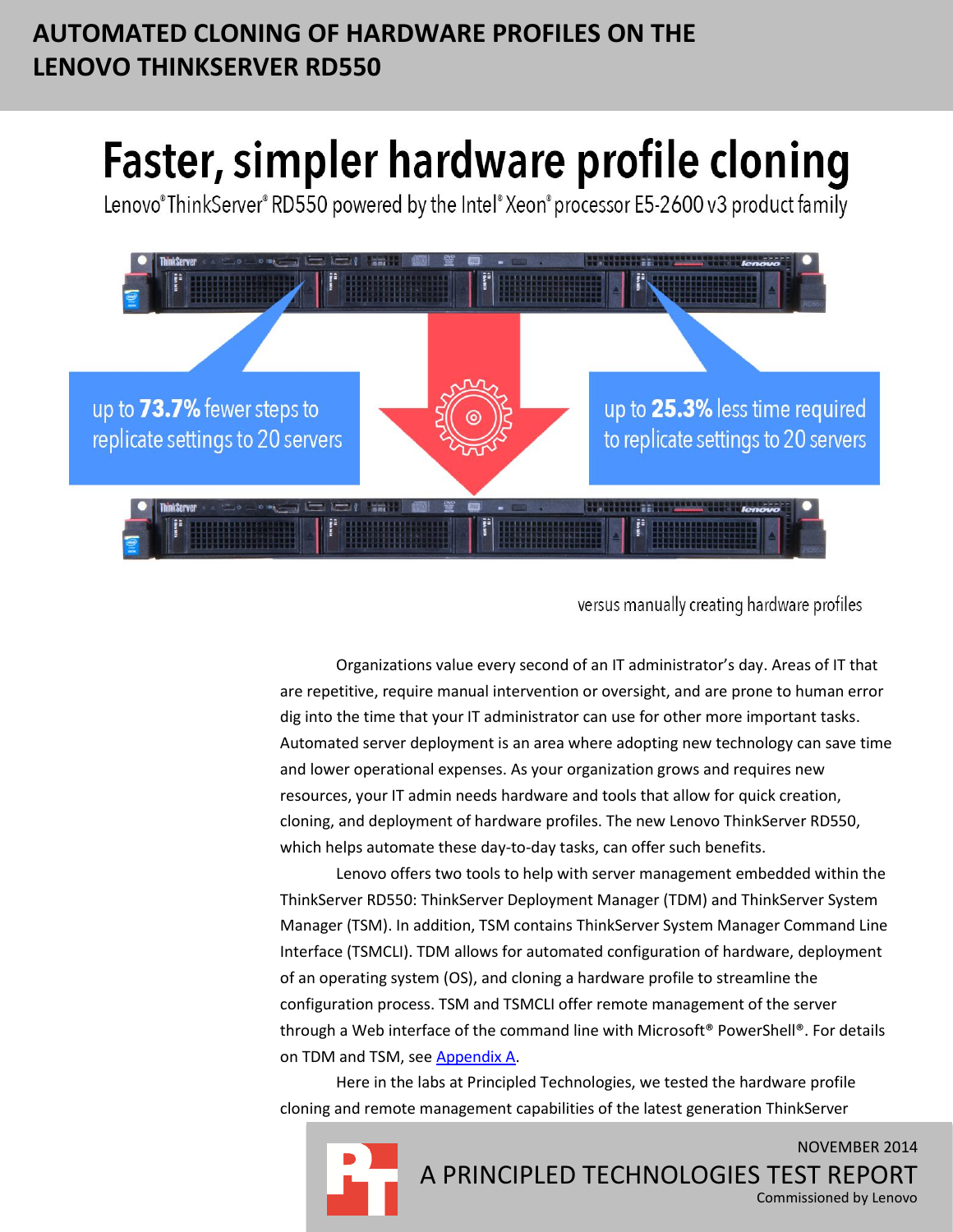RD550. We measured the time and steps to create a cloned hardware profile with TDM and then deploy the profile onto another system. We then compared this to a more traditional method, where we manually executed the hardware configuration process on the ThinkServer RD550. Finally, we compared the time and steps to complete three common remote management functions using TSM with Microsoft PowerShell versus manual execution: creating a user, changing permissions for a user, and deleting a user.

We found the automated approach of the ThinkServer RD550 powered by the Intel Xeon processor E5-2600 v3 family would reduce the number of steps required to replicate hardware profile configuration to 20 servers by up to 73.7 percent and would decrease the amount of time by up to 25.3 percent compared to using a manual approach with the RD550. Using the automated approach, cloning hardware profiles to 20 Lenovo ThinkServer RD550 servers would require up to 57 minutes and 20 seconds less in administrative time. In addition, using TSM with Microsoft PowerShell required less time to complete common remote management functions.

# **INCREASE VALUE WITH AUTOMATION**

Before considering expensive or complicated options to solve challenges of limited admin time, one method to reduce the burden on an IT admin is automation, which can reduce the time that an IT admin must spend on repetitive and timeconsuming tasks. This allows your business to do more without acquiring more staffing—instead, your admin has more time to focus on strategic projects that promote business growth.

Before current levels of available datacenter automation, configuring and cloning hardware profiles across multiple servers required administrators remove the source servers from service, manually capture the hardware settings, and then explicitly change each setting on the target systems. In addition to being labor-intensive, this manual process was prone to human error, which led to inconsistencies and, in turn, potentially sub-optimal performance in the new systems. As it is now, it was especially critical that hardware profile configurations on each node were correct for applications that required specific hardware settings.

By automating the server-provisioning process, IT staff can now extract settings from an existing source-server hardware profile and replicate them to new target hardware without this tedious manual workflow and potential for error. In addition, automating processes within an infrastructure allows one to create customization to meet workload needs or environment restrictions, such as those from virtualization and cloud technologies, and allow IT admins to perform server profile updates en masse. Deploying hardware profiles through automation on the Lenovo ThinkServer RD550 by using cloning methodologies and scripting technologies available with embedded TDM,

Lenovo ThinkServer Deployment Manager (TDM) can automate a single deployment and can clone hardware profile settings to help deployment to multiple servers.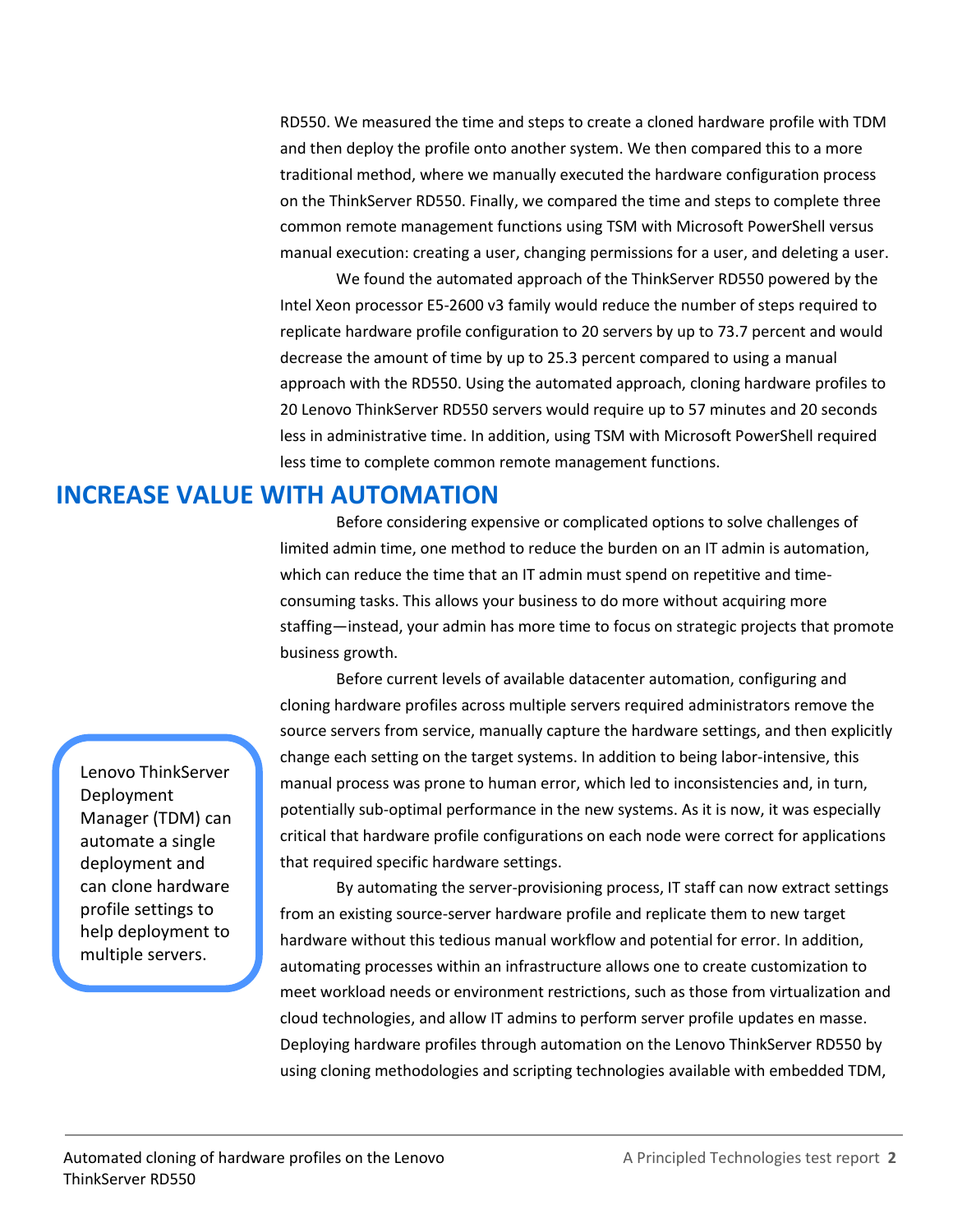TSM, and TSMCLI tools can save valuable time for your IT admins and reduce the need for their intervention into a tangled web of virtualization and cloud complexity.

For details on the hardware we tested, se[e Appendix A.](#page-6-0) For detailed steps on how we tested, with the automated features and our manual comparison steps, see [Appendix B.](#page-8-0) Se[e Appendix C](#page-10-0) for details on the specific changes we made to the Lenovo RD550 BIOS, Windows PowerShell, and device settings.

#### **Hardware configuration and scalable advantages of cloning**

To demonstrate the functionality and benefits of the Lenovo ThinkServer RD550 with TDM, we first manually configured the server hardware and recorded the time and hands-on administrative steps involved. We then used this configuration to create a hardware profile for an automated deployment and backed it up to USB device. We used TDM to perform an automated extraction of the hardware profile from our USB device and to replicate the server settings to the target ThinkServer RD550 server. For both approaches, we began recording time to when the OS installation could begin.

As Figure 1 shows, the manual configuration, which required an IT admin to configure all hardware settings, took 11 minutes and 20 seconds. In comparison, conducting an automated configuration of the hardware profile with TDM took 8 minutes and 28 seconds—a savings of 2 minutes and 52 seconds, or 21.8 percent less time than manual configuration for a single server.

Figure 1 also shows that when extrapolating from a single server deployment to 20 servers, this would save up to 57 minutes and 20 seconds, almost one hour of administrative time, or 25.3 percent less time than the manual approach.

|                                                        | <b>Automated</b>          |              | <b>Manual</b>             |              | <b>Savings from automation</b> |              |
|--------------------------------------------------------|---------------------------|--------------|---------------------------|--------------|--------------------------------|--------------|
|                                                        | <b>Time</b><br>(hh:mm:ss) | <b>Steps</b> | <b>Time</b><br>(hh:mm:ss) | <b>Steps</b> | <b>Time</b><br>(hh:mm:ss)      | <b>Steps</b> |
| Deploying OS to one Lenovo ThinkServer<br>RD550 server | 00:08:28                  | 10           | 00:11:20                  | 38           | 00:02:52                       | 28           |
| Deploying OS to 20 Lenovo ThinkServer<br>RD550 servers | 02:49:20                  | 200          | 03:46:40                  | 760          | 00:57:20                       | 560          |

**Figure 1: Total time and number of steps to deploy one OS to the Lenovo ThinkServer RD550, projected time and steps to deploy 20 OSs, and savings by using automation with ThinkServer Deployment Manager.**

#### **Remote management**

Lenovo offers remote management of its newest ThinkServers, such as the ThinkServer RD550, through TSM. TSM has two options for management: a Web-based graphical user interface (GUI) and TSMCLI using Microsoft PowerShell. The TSMCLI can help reduce the time to manage multiple Lenovo ThinkServer RD550 servers with PowerShell scripts.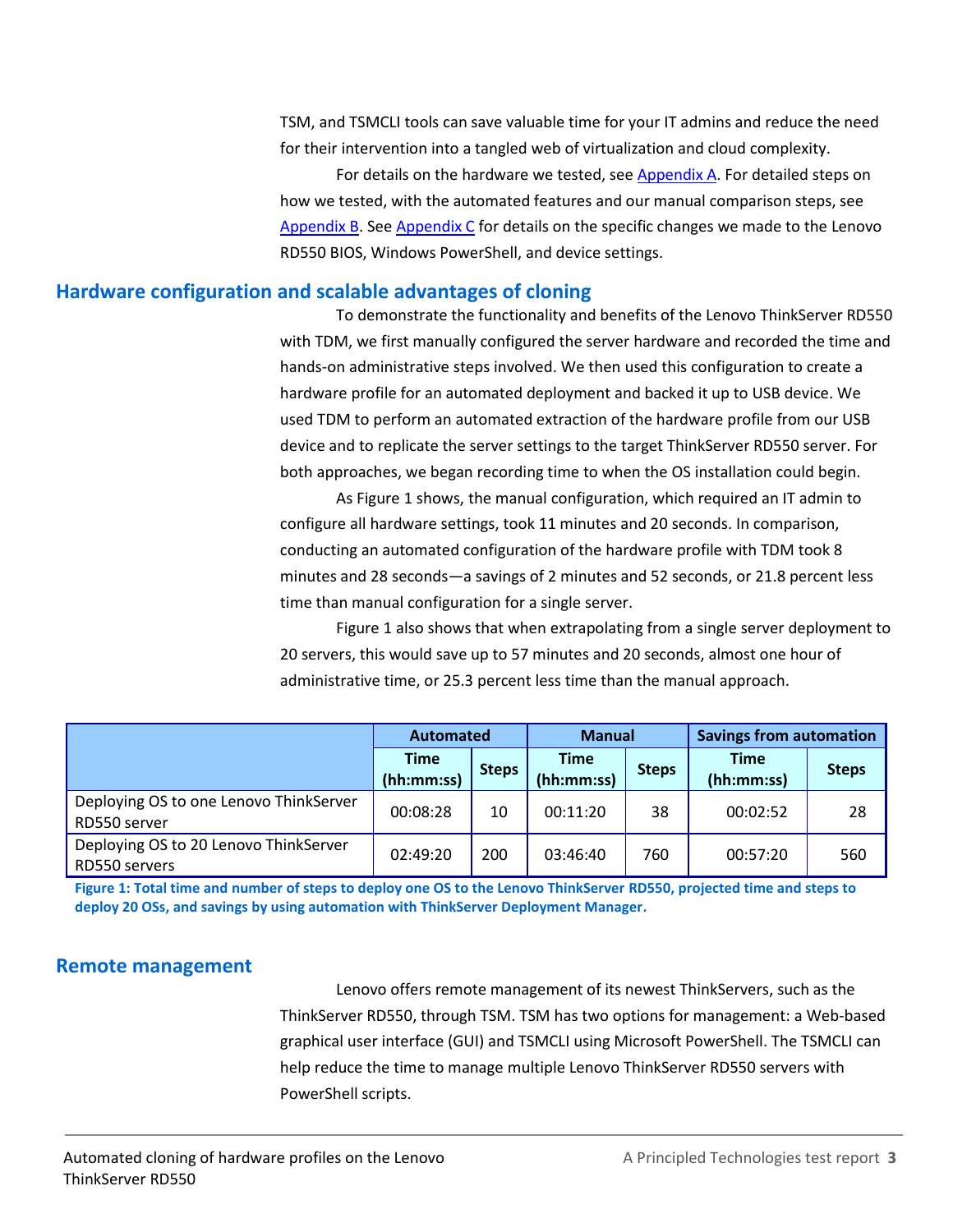#### **Modifying user accounts**

To show the advantages of TSMCLI, we looked at the time savings one can expect using the TSMCLI compared to using the GUI. To do this, we recorded time and steps when creating new users, changing permissions for a user, and deleting a user account.

As Figure 2 shows, the largest savings in time and steps came when creating a new user. It took just three steps and 15 seconds to create a new user using TSMCLI. We used a pre-configured script to create the user, which meant opening the TSMCLI, changing to the correct directory, and executing the script. When using the Web interface to create a new user, we had to log in and create the user from menu options, which took six steps and over a minute.

The savings in time and steps when using the automated approach scales up for 20 ThinkServer RD550 servers because executing a script requires no more time for multiple servers than it does for a single server, and prevents having to log into each ThinkServer RD550 GUI and execute the user creation steps. As Figure 2 shows, creating a new user for 20 Lenovo ThinkServer RD550 servers with TSMCLI can lead to a time savings of over 24 minutes by running a single script compared to the manual approach of using the Web-based GUI. Note: Although each task uses a different script in TSMCLI, the automated time and steps in Figure 2 assume running each script would require the same steps regardless of script size.

|                                                  | Automated                 |              | <b>Manual</b>             |              | <b>Savings from automation</b> |              |
|--------------------------------------------------|---------------------------|--------------|---------------------------|--------------|--------------------------------|--------------|
|                                                  | <b>Time</b><br>(hh:mm:ss) | <b>Steps</b> | <b>Time</b><br>(hh:mm:ss) | <b>Steps</b> | <b>Time</b><br>(hh:mm:ss)      | <b>Steps</b> |
| Creating a new user on 1 server                  | 00:00:15                  | 3            | 0:01:13                   | 6            | 0:00:58                        | 3            |
| Creating a new user on 20 servers                | 00:00:15                  | 3            | 0:24:20                   | 120          | 0:24:05                        | 117          |
| Changing permissions for a user on 1<br>server   | 00:00:15                  | 3            | 0:00:40                   | 6            | 0:00:25                        | 3            |
| Changing permissions for a user on 20<br>servers | 00:00:15                  | 3            | 0:13:20                   | 120          | 0:13:05                        | 117          |
| Deleting a user on 1 server                      | 00:00:15                  | 3            | 0:00:45                   | 6            | 0:00:30                        | 3            |
| Deleting a user on 20 servers                    | 00:00:15                  | 3            | 0:15:00                   | 120          | 0:14:45                        | 117          |

**Figure 2: Total times and steps to modify users in the Lenovo ThinkServer RD550 TSM, projected times and steps to modify 20 servers.**

> As Figure 2 shows, the time and steps savings are not limited to just creating users. Across 20 servers, we saw a 14 minute and 45 seconds time savings when deleting a user and just over 13 minutes when changing user permissions. This shows that there are time savings with various other tasks.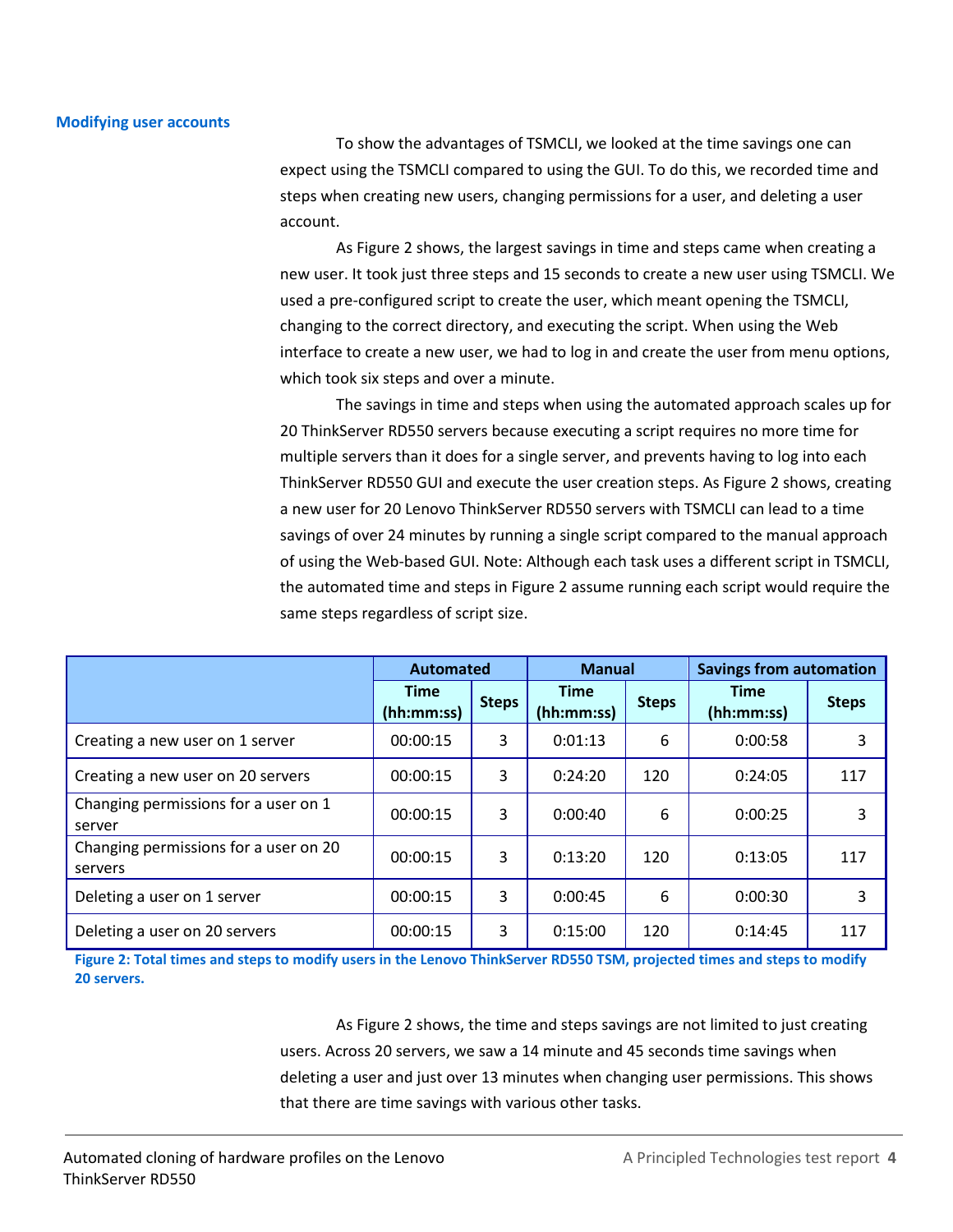#### **Firmware updates**

Another time-consuming task for IT admins is performing firmware updates. In the past, an admin would log into each server individually and perform the update. With TSMCLI, the admin can perform all tasks from their desktop through the command line. The TSMCLI offers an option to pull all firmware versions from local disk or network share and perform the firmware update. Doing this from a command line saves time and automates the process.

To update the firmware through the TSMCLI, only three commands are necessary. We show the commands to perform the update below.

> 1. Put the server into firmware update mode with the following command: Invoke-TSMCLI -CommandName enter-fwupdatemode - ComputerName Computer1 -Port 80 -Authentication basic -Credential credentials.xml

#### 2. Upload the firmware:

Invoke-TSMCLI -CommandName upload-fwimage - ComputerName Computer1 -Port 80 -Authentication basic -Credential .\credentials.xml -CommandArgs @{updateid="123456789"; fwFile="file.bdl"}

#### 3. Perform the update:

Invoke-TSMCLI -CommandName start-fwupdate - ComputerName Coumputer1 -Port 80 -Authentication basic -Credential .\credentials.xml -CommandArgs @{updateId="123456789"; rebootAfterUpdate="auto"}

With these three steps, we were able to update the various available firmware on the server. With this procedure, an administrator could update numerous servers from their desktop and save time by not having to update servers individually.

#### **Additional administrative tasks**

Using TSMCLI offers more administrative tasks than just managing users and updating firmware. Below, we present some of the tasks available using TSMCLI.

- Backing up server configuration to file
- Restoring a server configuration
- Resetting to factory defaults
- Checking server power state
- Configuring the NTP server
- Managing network configuration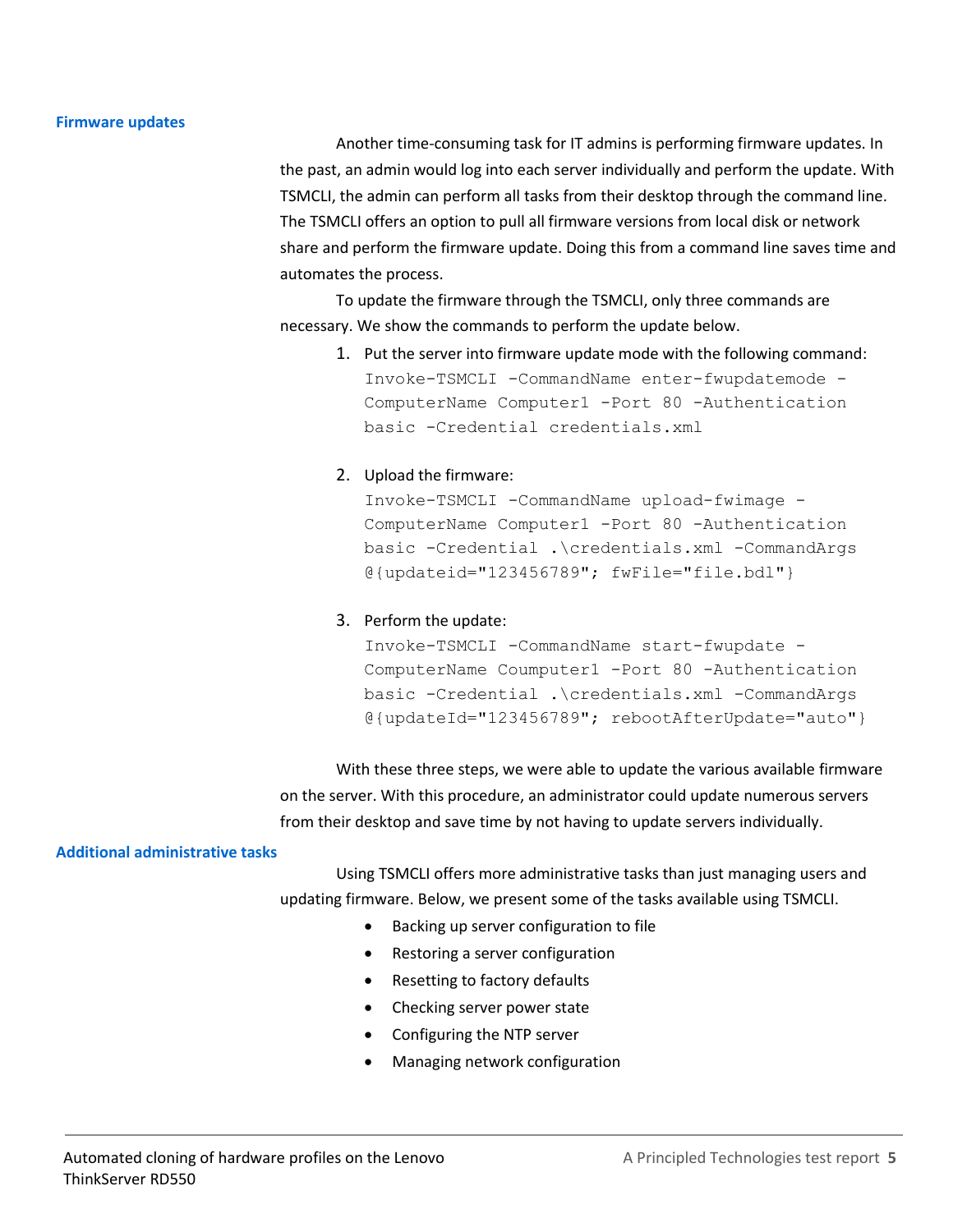For the full list of available TSMCLI commands, download the Lenovo ThinkServer System Manager Command Line Interface User Guide at [download.lenovo.com/ibmdl/pub/pc/pccbbs/thinkservers/tsmcli\\_user\\_guide\\_1.0.2.pdf.](http://download.lenovo.com/ibmdl/pub/pc/pccbbs/thinkservers/tsmcli_user_guide_1.0.2.pdf)

# **CONCLUSION**

Having many servers in your environment can bring many performance benefits, but making changes to those servers and deploying new ones can consume valuable IT admin time. The new Lenovo ThinkServer RD550 powered by the Intel Xeon processor E5-2600 v3 family provides tools such as ThinkServer Deployment Manager and ThinkServer Server Management Interface Command Line to automate cloning hardware profiles, saving time from the manual process to complete these tasks. We found replicating hardware configuration profiles to 20 ThinkServer RD550 servers would take up to 25.3 percent less time and 73.7 percent fewer steps than the manual approach to performing the same tasks. By choosing the Lenovo ThinkServer RD550 for your server needs, you can free IT admin time to focus more on ventures that will grow your business.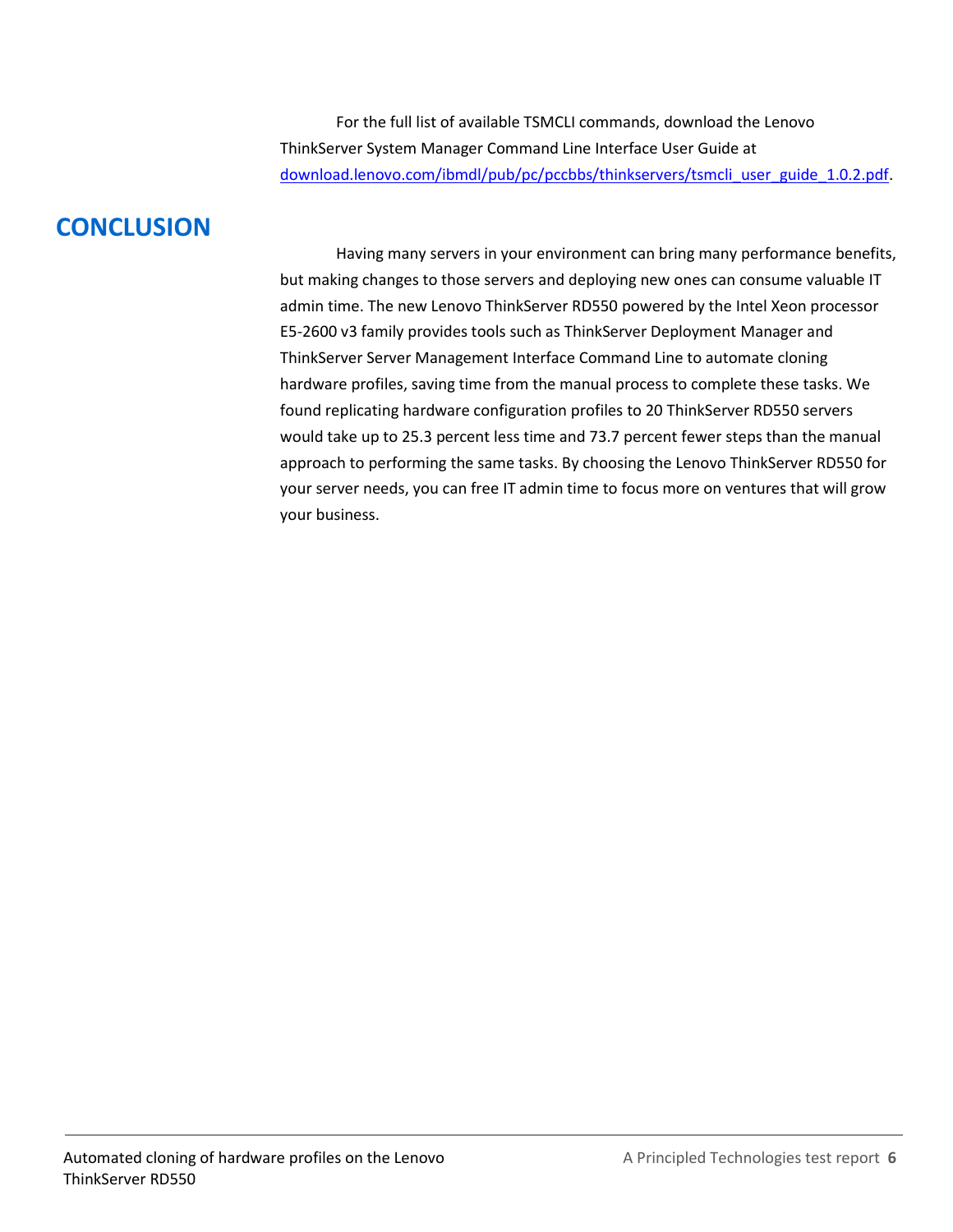# <span id="page-6-0"></span>**APPENDIX A – ABOUT THE COMPONENTS**

## **About the Lenovo ThinkServer RD550**

The Lenovo ThinkServer RD550 is a 1U rack server that features up to two Intel Xeon E5-2600 v3 Series processors and supports up to 768 GB of memory. The RD550 has high storage density and I/O connectivity, offering 12 storage bays in an AnyBay design, which lets you use multiple storage types in the same drive bay. With Lenovo AnyFabric design, the RD550 has up to eight 10Gb Ethernet ports for increased network bandwidth. Reliability features of the ThinkServer RD550 include error correcting code (ECC) memory, hot-swappable disks, and redundant, hotswappable power supplies and cooling fans.

To learn more about the Lenovo ThinkServer RD550, visit [shop.lenovo.com/us/en/servers/thinkserver/racks/rd550/.](http://shop.lenovo.com/us/en/servers/thinkserver/racks/rd550/)

## **About Lenovo ThinkServer Deployment Manager**

In conjunction with ThinkServer System Manager, ThinkServer systems also include a set of embedded tools to simplify lifecycle management—ThinkServer Deployment Manager. ThinkServer Deployment Manager lets you configure hardware, deploy operating systems, and update firmware and OS device drivers through a local graphic user interface. Administrators can clone hardware configurations from a network share to ease deployment.

For more information about Lenovo ThinkServer Deployment Manager, see [www.lenovo.com/images/products/server/pdfs/datasheets/thinkserver\\_systemmanager\\_ds.pdf.](http://www.lenovo.com/images/products/server/pdfs/datasheets/thinkserver_systemmanager_ds.pdf)

## **About the Lenovo ThinkServer System Manager**

ThinkServer rack and tower servers integrate Lenovo ThinkServer System manager for secure, remote systems management. ThinkServer System Manager lets you configure, update, and monitor servers from anywhere and can send alerts to administrators when any significant system events occur. The optional ThinkServer System Manager Premium provides you with even more options, including remote KVM access, which lets you perform most support functions remotely, letting you run local media on your remote server.

To learn more about Lenovo ThinkServer System Manager, visit [www.lenovo.com/images/products/server/pdfs/datasheets/thinkserver\\_systemmanager\\_ds.pdf.](http://www.lenovo.com/images/products/server/pdfs/datasheets/thinkserver_systemmanager_ds.pdf)

## **About the Lenovo ThinkServer System Manager Command Line Interface**

The Lenovo ThinkServer System Manager Command Line Interface is a Microsoft PowerShell module that offers embedded tools for administrators to monitor and control ThinkServer System Manager as well as some tools for administrators to manage ThinkServer operations such as power control and remote media images. With ThinkServer System Manager Command Line Interface, administrators can use scripts to manage things such as users, network settings, and platform event filters of one or more ThinkServer units. Administrators or others using TSMCLI should have a basic knowledge of Microsoft PowerShell.

To learn more about Lenovo ThinkServer System Manager Command Line Interface and download a user guide, please visit [support.lenovo.com/ca/en/downloads/ds101157.](http://support.lenovo.com/ca/en/downloads/ds101157)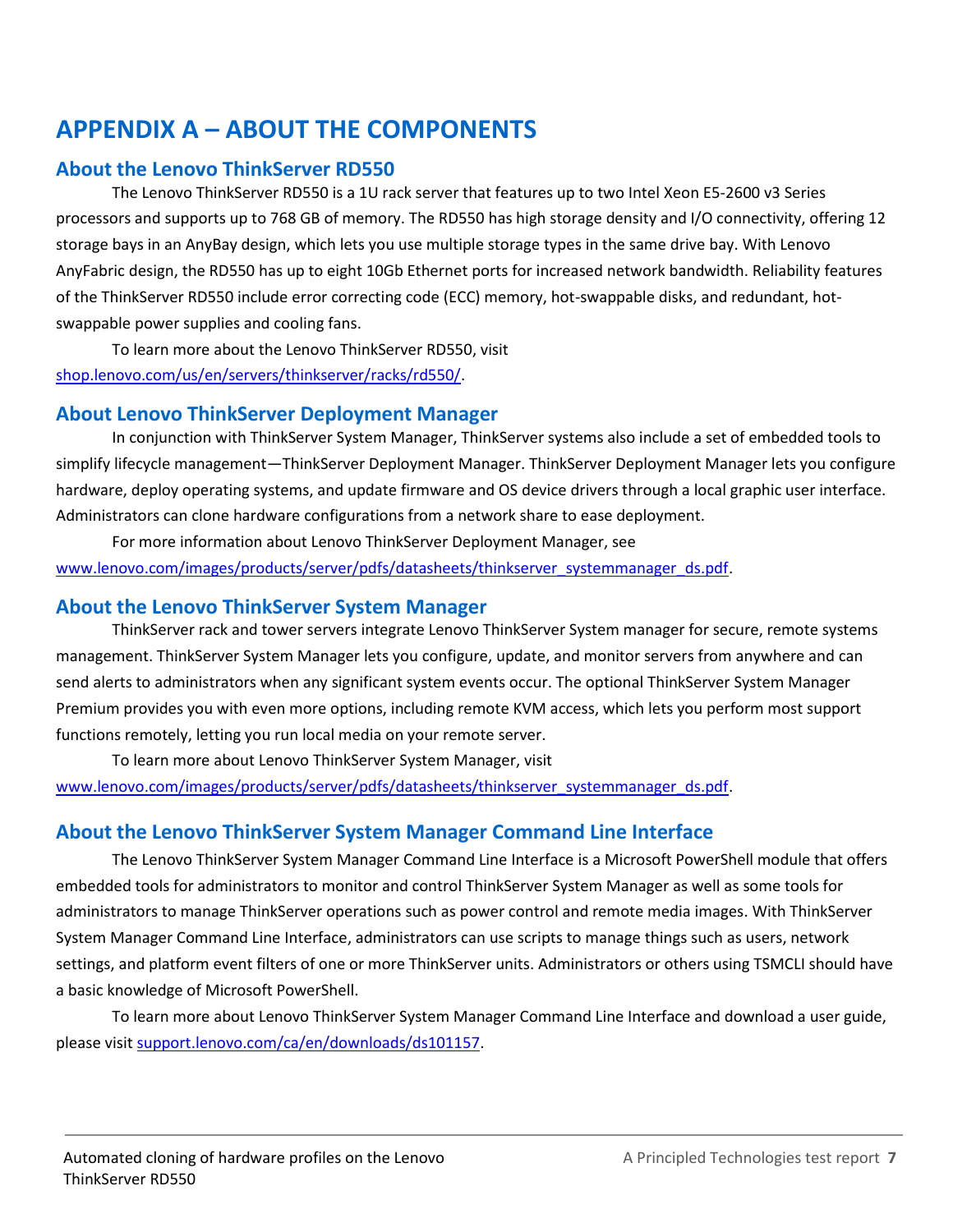## **About the Intel Xeon processor E5-2600 v3 product family**

According to Intel, the Intel Xeon processor E5-2600 v3 product family "helps IT address the growing demands placed on infrastructure, from supporting business growth to enabling new services faster, delivering new applications in the enterprise, technical computing, communications, storage, and cloud." It also delivers benefits in performance, power efficiency, virtualization, and security.

The E5-2600 v3 product family has up to 50 percent more cores and cache than processors from the previous generation. Other features include the following:

- Intel Advanced Vector Extensions 2 (AVX2)
- Intel Quick Path Interconnect link
- Up to 18 cores and 36 threads per socket
- Up to 45MB of last level cache
- Next-generation DDR4 memory support
- Intel Integrated I/O providing up to 80 PCIe® lanes per two-socket server
- Intel AES-NI data encryption/decryption

The Intel Xeon processor E5-2600 v3 product family also uses Intel Intelligent Power technology and per-core P states to maximize energy efficiency. Learn more a[t www.intel.com/content/www/us/en/processors/xeon/xeon-e5](http://www.intel.com/content/www/us/en/processors/xeon/xeon-e5-brief.html) [brief.html.](http://www.intel.com/content/www/us/en/processors/xeon/xeon-e5-brief.html)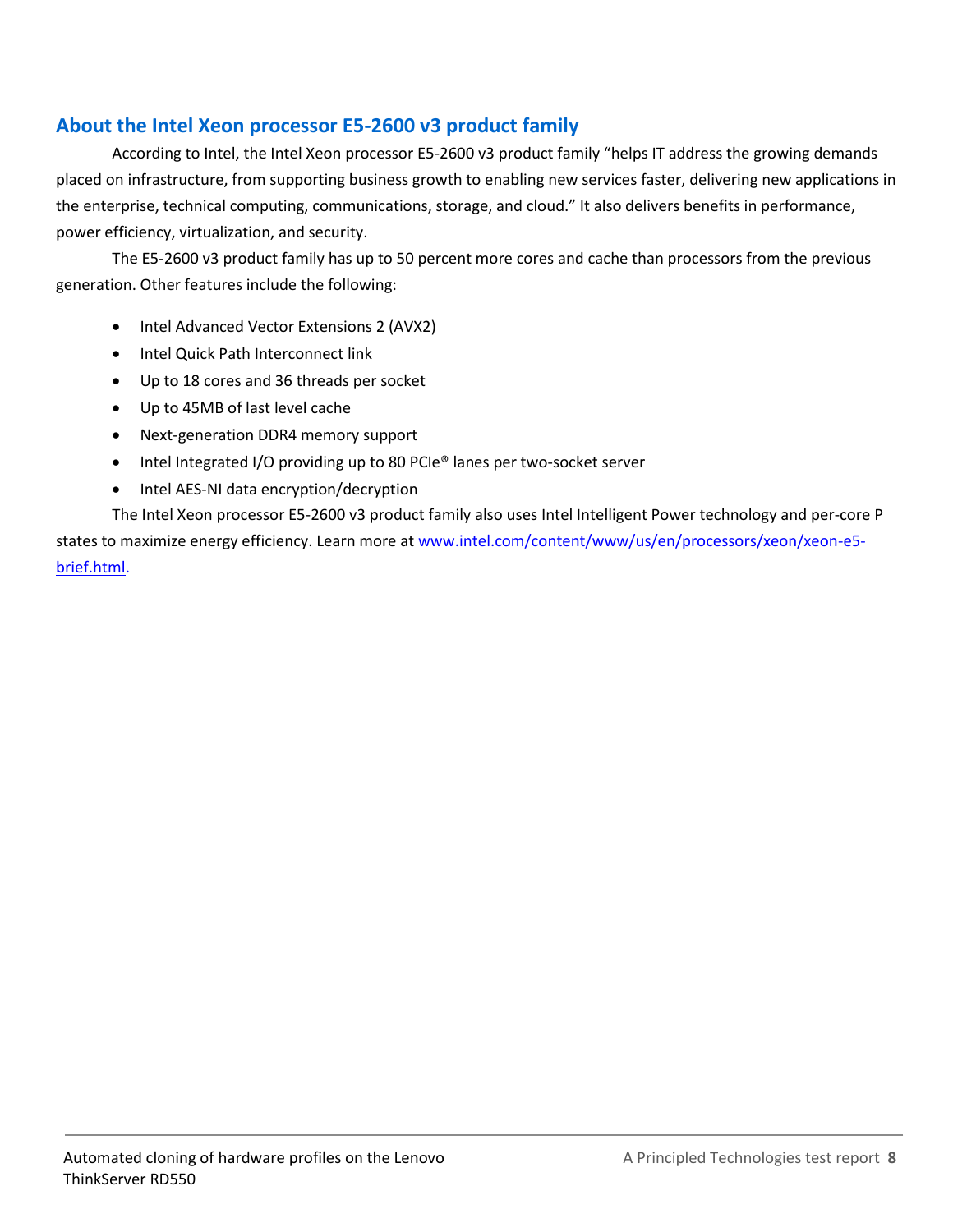# <span id="page-8-0"></span>**APPENDIX B – SYSTEM CONFIGURATION INFORMATION**

Figure 3 provides detailed configuration information for the test systems.

| <b>System</b>                         | <b>Lenovo ThinkServer RD550</b> |  |  |
|---------------------------------------|---------------------------------|--|--|
| <b>Power supplies</b>                 |                                 |  |  |
| <b>Total number</b>                   | $\overline{2}$                  |  |  |
| Vendor and model number               | Delta DPS-750AB-21              |  |  |
| Wattage of each (W)                   | 750                             |  |  |
| <b>Cooling fans</b>                   |                                 |  |  |
| <b>Total number</b>                   | 8                               |  |  |
| Vendor and model number               | GFM0412SS-DE1P                  |  |  |
| Volts                                 | 12                              |  |  |
| Amps                                  | 1.40                            |  |  |
| General                               |                                 |  |  |
| Number of processor packages          | $\overline{2}$                  |  |  |
| Number of cores per processor         | 8                               |  |  |
| Number of hardware threads per core   | $\overline{2}$                  |  |  |
| System power management policy        | <b>Balanced</b>                 |  |  |
| <b>CPU</b>                            |                                 |  |  |
| Vendor                                | Intel                           |  |  |
| Name                                  | Xeon                            |  |  |
| Model number                          | E5-2640 v3                      |  |  |
| Socket type                           | LGA 2011-3                      |  |  |
| Core frequency (GHz)                  | 2.60                            |  |  |
| <b>Bus frequency</b>                  | $8$ GT/s                        |  |  |
| L1 cache                              | 32 KB + 32 KB (per core)        |  |  |
| L <sub>2</sub> cache                  | 256 KB (per core)               |  |  |
| L3 cache                              | <b>20 MB</b>                    |  |  |
| Platform                              |                                 |  |  |
| Vendor and model number               | ThinkServer RD550               |  |  |
| <b>BIOS</b> name and version          | 1.10.0                          |  |  |
| <b>BIOS settings</b>                  | Default                         |  |  |
| <b>Memory module(s)</b>               |                                 |  |  |
| Total RAM in system (GB)              | 128                             |  |  |
| Vendor and model number               | Hynix HMA42GR7MFR4N             |  |  |
| <b>Type</b>                           | PC4-2133P                       |  |  |
| Speed (MHz)                           | 2,133                           |  |  |
| Speed running in the system (MHz)     | 2,133                           |  |  |
| Timing/Latency (tCL-tRCD-tRP-tRASmin) | 11-11-11-33                     |  |  |
| Size (GB)                             | 16                              |  |  |
| Number of RAM module(s)               | 8                               |  |  |
| Chip organization                     | Dual sided                      |  |  |
| Rank                                  | Dual                            |  |  |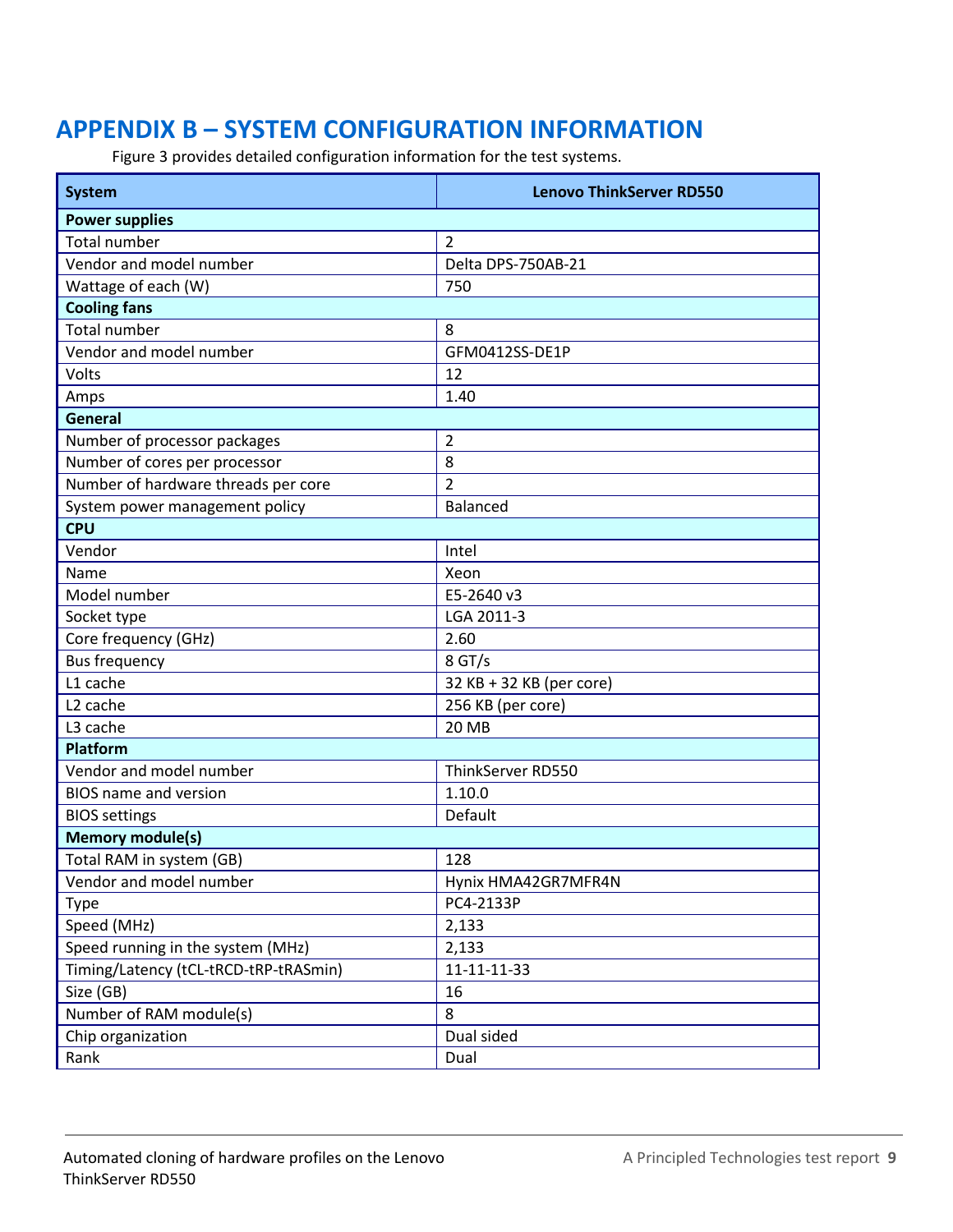| <b>System</b>            | <b>Lenovo ThinkServer RD550</b>                |  |  |  |
|--------------------------|------------------------------------------------|--|--|--|
| <b>Operating system</b>  |                                                |  |  |  |
| Name                     | Windows Server <sup>®</sup> 2012 R2 Datacenter |  |  |  |
| <b>Build number</b>      | 9200                                           |  |  |  |
| File system              | <b>NTFS</b>                                    |  |  |  |
| Language                 | English                                        |  |  |  |
| <b>RAID controller</b>   |                                                |  |  |  |
| Vendor and model number  | Lenovo ThinkServer RAID 720i AnyRAID           |  |  |  |
| Driver version           | 6.703.3.0                                      |  |  |  |
| <b>Hard drives</b>       |                                                |  |  |  |
| Vendor and model number  | Seagate® ST4000NM0033                          |  |  |  |
| Number of drives         | 4                                              |  |  |  |
| Size (GB)                | 4,000                                          |  |  |  |
| <b>RPM</b>               | 7,200                                          |  |  |  |
| Type                     | <b>SATA</b>                                    |  |  |  |
| <b>Ethernet adapters</b> |                                                |  |  |  |
| Vendor and model number  | Lenovo ThinkServer X540-T2                     |  |  |  |
| Type                     | Integrated                                     |  |  |  |
| <b>Driver</b>            | 3.9.58.0                                       |  |  |  |

**Figure 3: Detailed information for the test system.**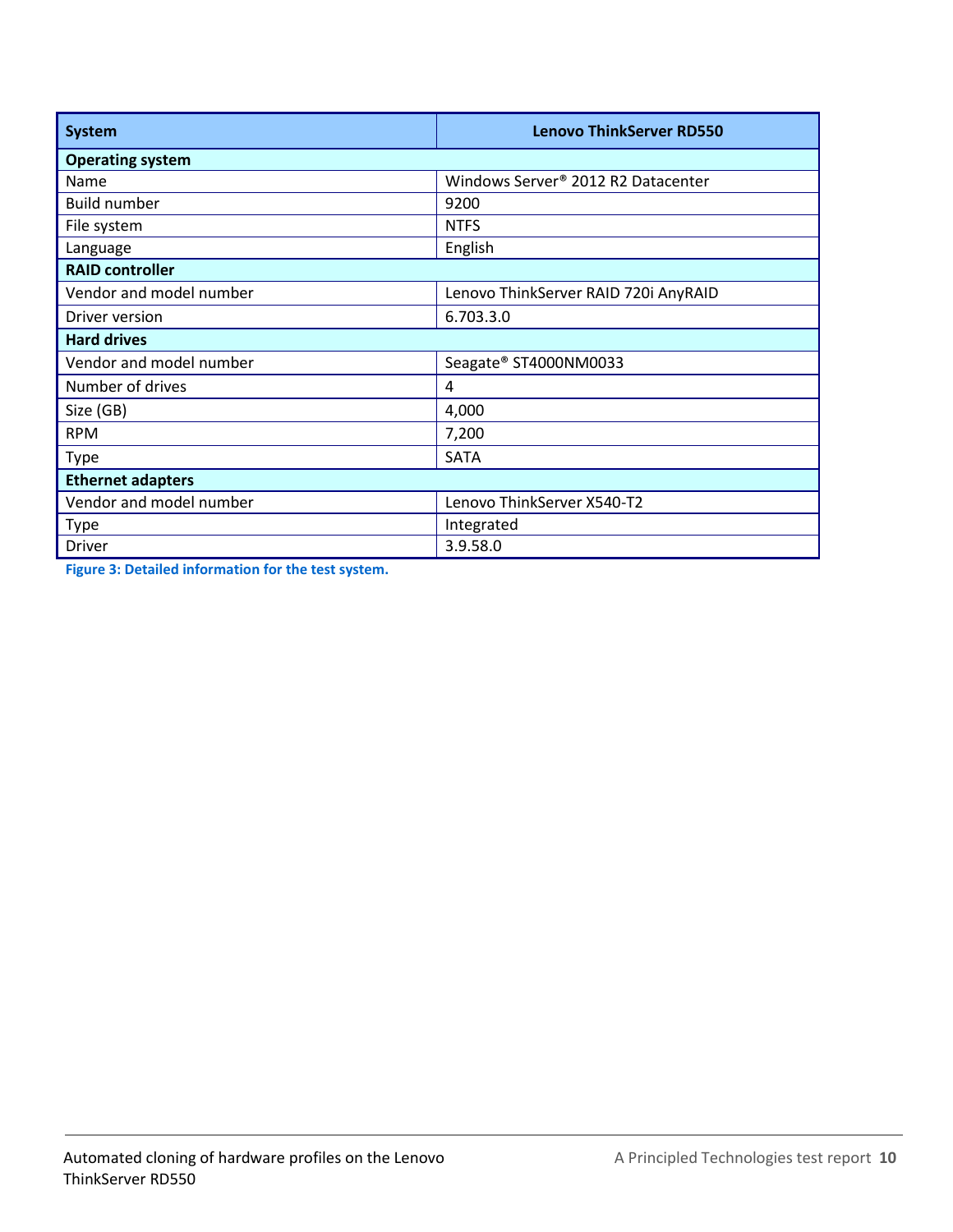# <span id="page-10-0"></span>**APPENDIX C – HOW WE TESTED**

# **Configuring the RD550 through ThinkServer Deployment Manager**

We used ThinkServer Deployment Manager to deploy a hardware profile on a new RD550 server. We created a four-disk RAID 10 for the OS installation.

- 1. Power on the ThinkServer RD550, and press F10 when prompted to enter TDM.
- 2. Click BIOS Setup.
- 3. Modify settings in the BIOS Setup menu.
- 4. Click Save & Reset.
- 5. Click Yes on the confirmation popup window.
- 6. Click Yes when asked if you would like to save a response file.
- 7. Wait for server to reboot.
- 8. Press F10 when prompted to enter TDM.
- 9. Click Storage Management.
- 10. Click Configuration Management.
- 11. Click Create Virtual Drive.
- 12. In the Select RAID Level drop down menu, select RAID10.
- 13. Under Span 1:, click Select Drives.
- 14. Next to the first drive, select Enabled.
- 15. Next to the second drive, select Enabled.
- 16. Click Apply Changes.
- 17. Click OK.
- 18. Click Add More Spans.
- 19. Under Span 2:, click Select Drives.
- 20. Next to the third drive, select Enabled.
- 21. Next to the fourth drive, select Enabled.
- 22. Click Apply Changes.
- 23. Click OK.
- 24. Click Save Configuration.
- 25. Next to Confirm, select Enabled.
- 26. Click Yes.
- 27. Click OK.
- 28. Next to Default Initialization, select Full.
- 29. Click Save & Exit.
- 30. Click Yes.
- 31. Click Yes when asked if you would like to save a response file.
- 32. Click Deployment.
- 33. Select volume to install the OS, and click Next.
- 34. Select the OS Family, OS Edition, and OS Image location, and click the Next arrow.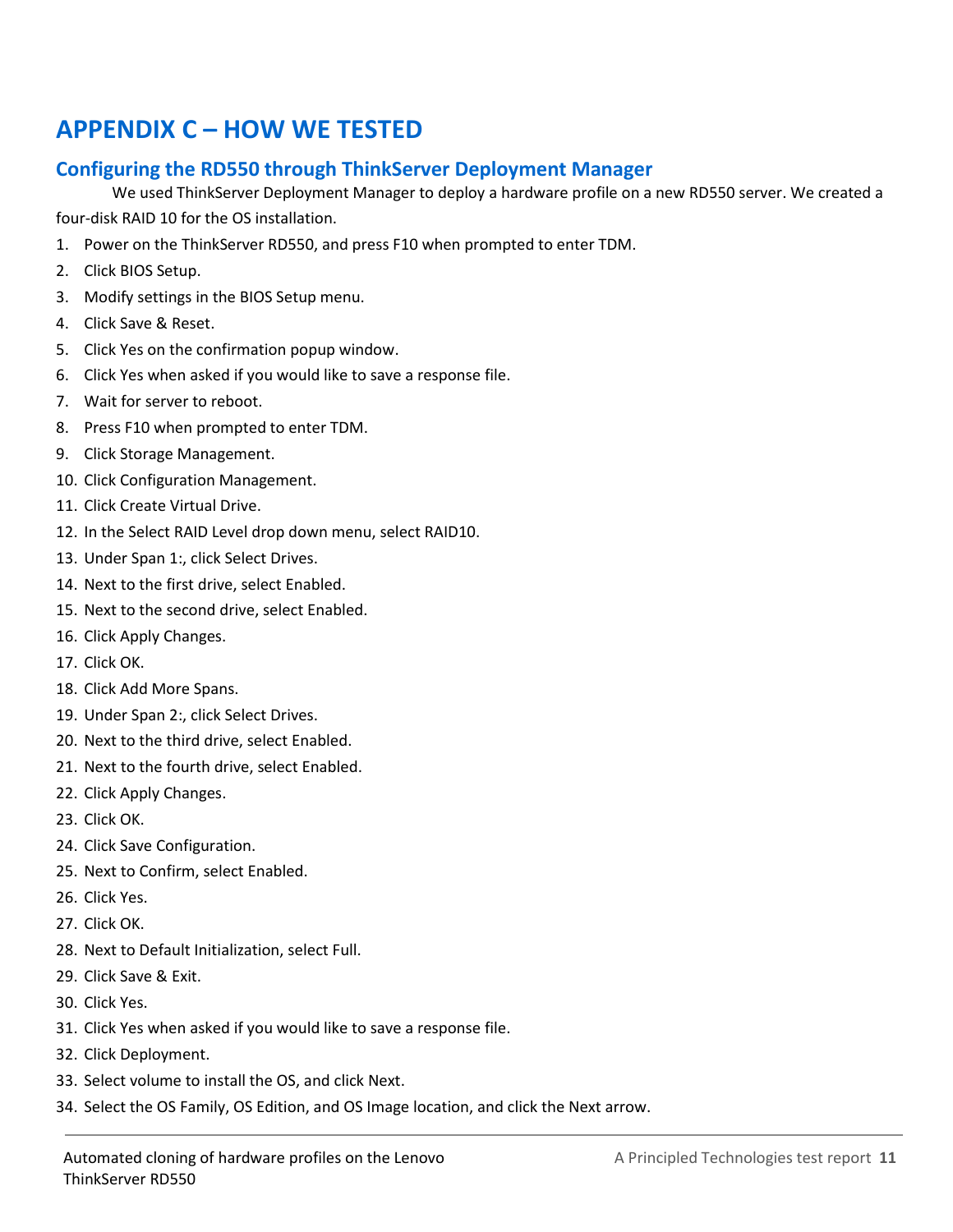- 35. Set the Installation Type, Boot Mode, Time Zone, OS Language and Keyboard, License Key, Computer Name, Administrator Password, and any advanced options, and click the Next arrow.
- 36. Select partition size, and click the Next arrow.
- 37. Check the Save response file as (.xml) checkbox if you would like to save a response file, and click the Next arrow.
- 38. Accept the License Agreement, and click Next to begin installation.

### **Cloning the ThinkServer RD550 TDM**

We used the steps below to clone the BIOS and RAID settings to a new ThinkServer RD550 and deploy the OS. The steps below assume you get response files from another RD550 server as outlined in the Configure the RD550 section.

- 1. Power on the ThinkServer RD550, and press F10 when prompted to enter ThinkServer Deployment Manager (TDM).
- 2. Click cloning.
- 3. Select the BIOS, and browse to the response file.
- 4. Click the Next arrow.
- 5. Click OK to confirm that the BIOS has been reset, and allow the server to reboot.
- 6. Press F10 when prompted to enter TDM.
- 7. Select RAID, and browse to the response file location.
- 8. Select OS Installation, and browse to the response file location.
- 9. Click the Next arrow.
- 10. Accept the license agreement, and click Next to begin the installation.

## **Modifying user settings in ThinkServer System Manager**

The steps below show how to create users through the TSM Web interface. The steps are the same to change

user privileges. You just select privileges on step four and do not adjust user name or password.

- 1. Log in to the TSM Web interface.
- 2. Click the Users button.
- 3. Click Add User.
- 4. Enter the username and password and select the privilege. Click Apply.
- 5. Click OK on the user created popup.
- 6. Close User Management.

The steps below show how to delete users through the TSM Web interface.

- 1. Log in to the TSM Web interface.
- 2. Click the Users button.
- 3. Put a checkmark in the box next to the user, and click Delete User.
- 4. Click Yes at confirmation popup.
- 5. Click OK at the success popup window.
- 6. Close User Management.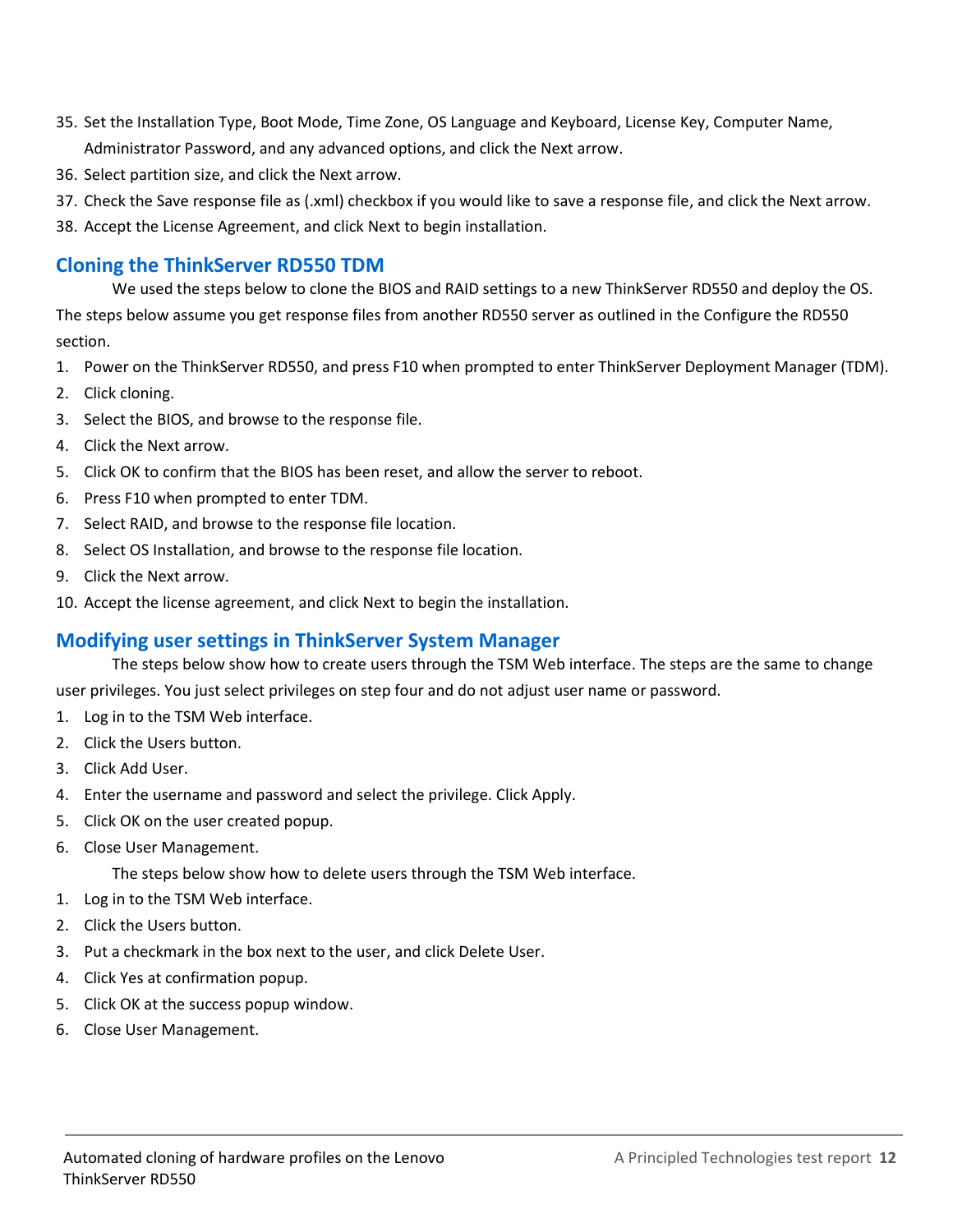## **Modifying user settings in ThinkServer System Manager Command Line Interface**

#### We used the commands below to create a user, modify user privileges, and delete the user through the TSMCLI.

#### **Creating user**

Invoke-TSMCLI -CommandName create-user -ComputerName Computer1 -Port 80 -Authentication basic -Credential \$cred -CommandArgs @{username="tester";password="1234";role="user"}

#### **Modifying user privileges**

Invoke-TSMCLI -CommandName set-user -ComputerName Computer1 -Port 80 -Authentication basic -Credential \$cred -CommandArgs @{userID=2;role="administrator"}

#### **Deleting user**

Invoke-TSMCLI -CommandName delete-user -ComputerName Computer1 -Port 80 -Authentication basic -Credential \$cred -CommandArgs @{userID=2}